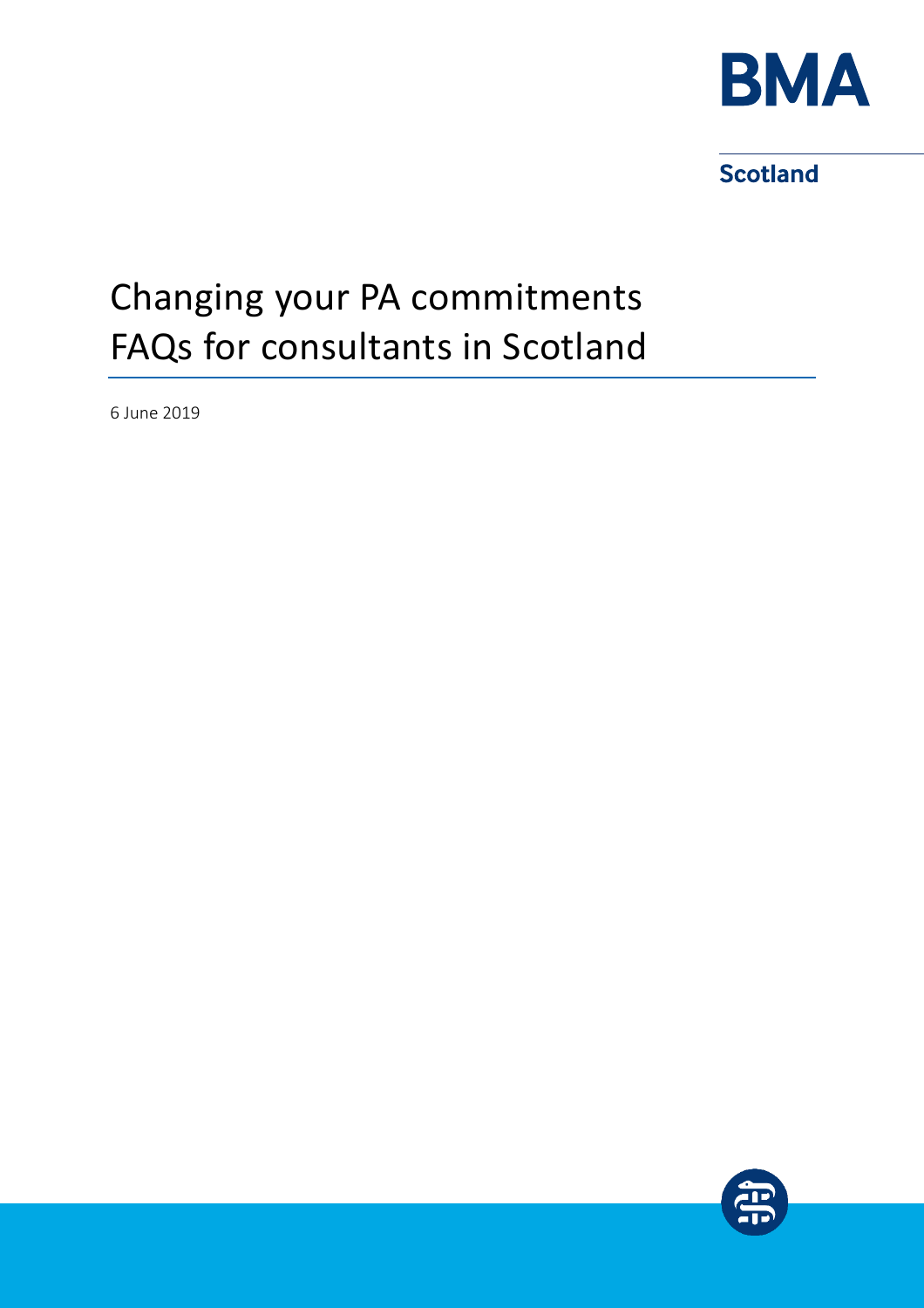

There are many reasons that a consultant may reconsider the overall number of programmed activities (PAs) that they undertake during their career. A desire to increase activity may include additional PAs (for example increasing the number of PAs in a less than full-time (LTFT) contract towards a full-time 10 PA contract), or indeed extra programmed activities (EPAs) may be added to a full-time contract. Conversely, work-life balance, times of ill-health, disability and pensions tax burdens amongst other reasons may all feature in a decision to seek a reduced commitment.

Annual job planning is an obvious moment to take stock of commitments, but that is not the only opportunity to request a change. For those considering a move from full time (10PAs) to LTFT, (a permanent change to the substantive contracted PAs) a flexible working request should be made to the employer. EPAs are subject to a separate contract and 3 months' notice at any time, so a flexible working request is not needed if you are only relinquishing EPAs (see below).

### 1. What are EPAs?

Extra programmed activities (EPAs) are programmed activities that are additional to the substantive contract a consultant has with their employer.

They are remunerated pro-rata (calculated on basic pay and any discretionary points up to the maximum of 8).

They are usually for direct clinical care ('patient facing' and supporting admin) activity but may be for other duties. They are not usually for on-call or other emergency duties since this work has 'first call' on our consultant time and should be included in core contract PAs.

They are contracted for separately (see model contract in Appendix 2 of the TCS) to the substantive contract, usually on an annual basis, and signed off separately. They should be for named identifiable activities - for example a 'Tuesday morning elective clinic' or 'Thursday afternoon elective operating list'.

#### 2. Can I just 'drop' some or all of the EPAs I currently undertake?

All EPAs are subject to three months' notice either from the employer or from you, the employee. Therefore, you can write to your employer (your medical manager or whomever signs off your job plan usually) asking to stop them at any time, giving three months' notice from the date of the letter. You do not need to give any reason and you do not need to have a job plan review before reducing the commitment, although either the employee or employer may choose to seek a job plan review as a result of the changes. The duties stipulated as EPAs in your signed off job plan are the ones that you will drop. It is important to keep an eye on your payslip to ensure that you are no longer paid for the EPA work if you are no longer doing it!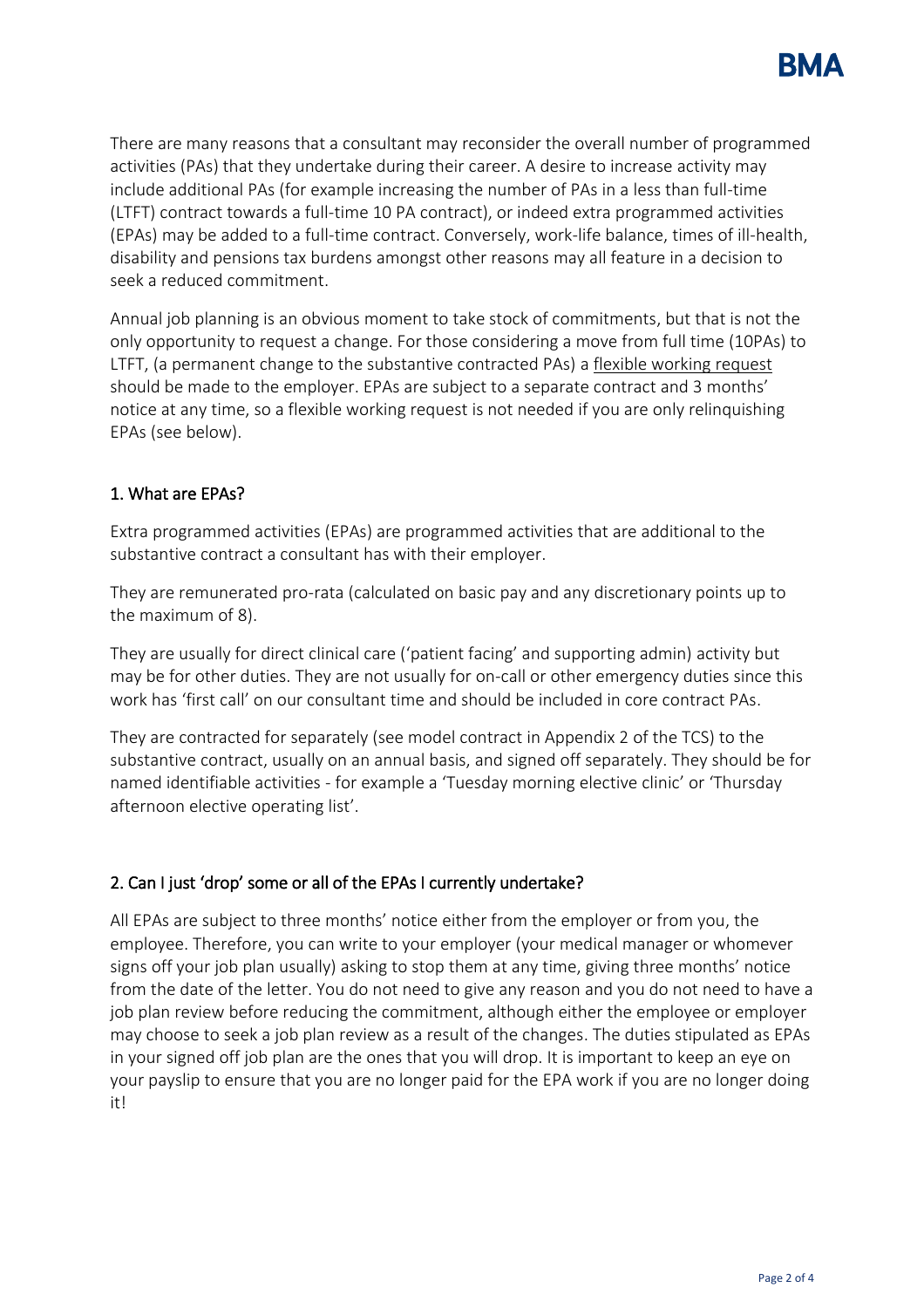

## 3. What are the consequences of giving up my EPA(s)?

a) By giving up EPAs you will lose the salary contribution that they make to your pay packet.

b) EPAs that take the total number of PAs beyond 10 are not pensionable, and therefore giving those up will not affect your pension contribution, but it will count as a reduction in your overall income for the purposes of calculating liability for pension taxation charges. You should get independent expert financial advice on this issue.

c) Should you subsequently wish to take up EPAs in the future it is worth noting your employer is under no obligation to offer them to you. In other words, this may be a 'one-way street'.

d) If a consultant who undertakes private practice declines the offer of an EPA and continues to undertake private practice in that year s/he could have progression through seniority points (pay progression) deferred for that year.

## 4. Can I drop to less than my current number of substantive contract PAs?

Your employer must consider any application to work less than full time (LTFT) whether this request is made during the job plan review or because of a flexible working application.

This does not mean your employer must agree to such a request however – there are certain grounds on which the employer can decline such a request, and these are defined in law and in your relevant local policy. There should be the opportunity to appeal a decision about a flexible working request and, in some circumstances, there may be grounds to complain to an employment tribunal.

Reducing your substantive contracted PAs will generate a need for a job plan review. Whilst the new job plan will still need to include employee and employer perspectives and needs, it should be recognised that the employer may not want to lose the same activities that the employee would like to drop. SPA time may also change when the total number of PAs is reduced to below 10. There is a table to calculate the appropriate ratio. Further details are in th[e consultant handbook.](https://www.bma.org.uk/-/media/files/pdfs/practical%20advice%20at%20work/contracts/consultant%20handbook%20bma%20scotland%202014.pdf?la=en)

## 5. What are the consequences of reducing PAs in your substantive contract?

a) By dropping PAs, you will lose the salary contribution that those PAs make to your pay packet.

b) Up to your first 10PAs are pensionable, therefore dropping them will reduce your pension accrual. It may also impact on annual and life time allowance tax liability. Other options include leaving your PAs unchanged but moving in and out of the pension scheme. Either one of these actions should only be considered in the light of independent financial advice.

c) Should you wish to take up further PAs in the future it is worth noting your employer is under no obligation to offer them to you. In other words, this may be a 'one-way street'.